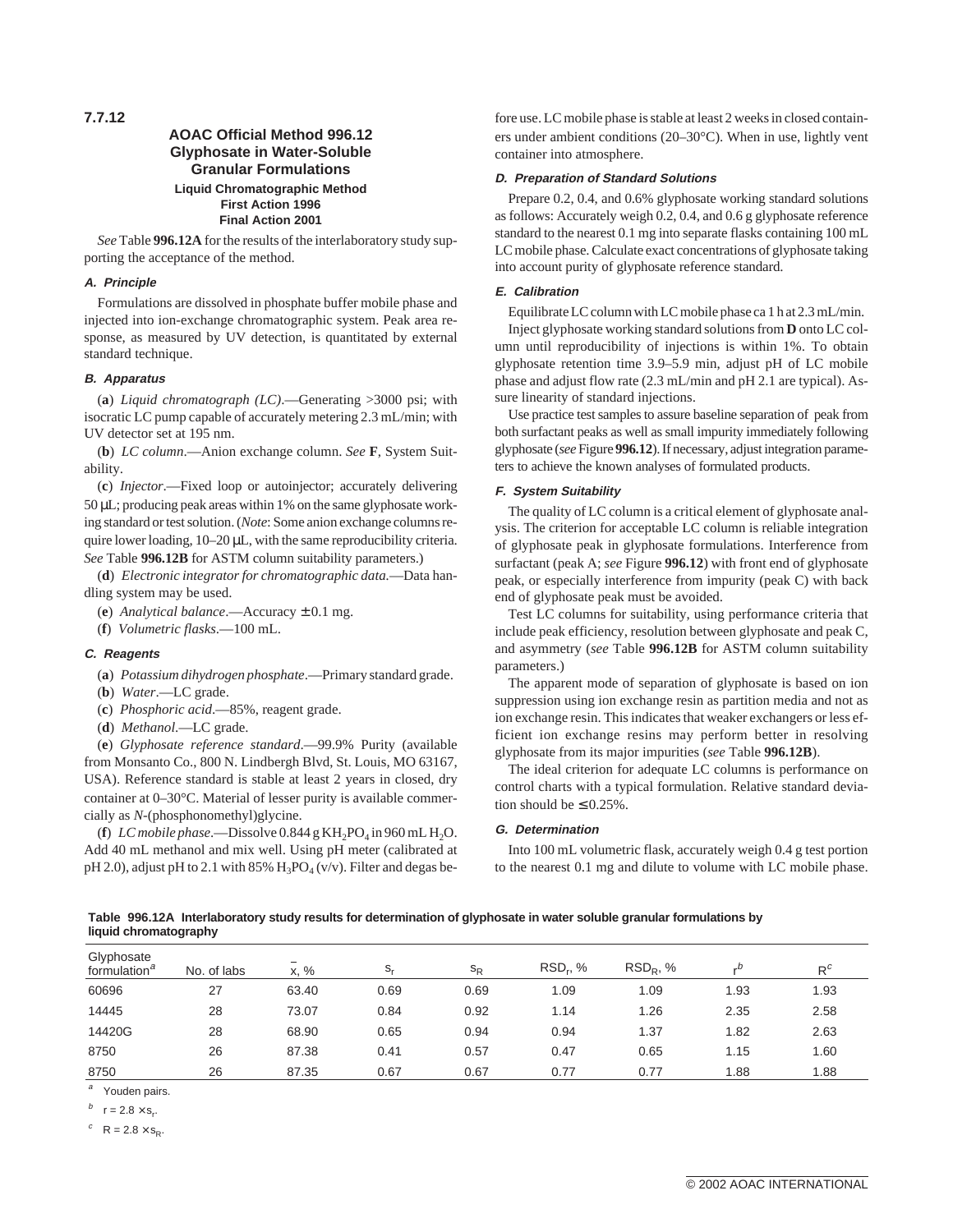| LC column, type, and length             | Injection<br>volume, µL | Glyphosate reten-<br>tion time, min | Column efficiency<br>(glyphosate) $^a$ | Resolution ratio be-<br>tween glyphosate<br>and peak $C^D$ | Asymmetry<br>ratio $c$ |
|-----------------------------------------|-------------------------|-------------------------------------|----------------------------------------|------------------------------------------------------------|------------------------|
| Whatman 4226 SAX, 250 mm <sup>d</sup>   | 50                      | 4.05                                | 1341                                   | 2.17                                                       | 0.68                   |
| Hamilton PRPX 100 SAX, 100 mm           | 10                      | 4.41                                | 1776                                   | 1.33                                                       | 0.90                   |
| Mac-Mod Zorbox SAX, 250 mm <sup>e</sup> | 50                      | 2.99                                | 2842                                   | 1.74                                                       | 0.69                   |
| Whatman MAX I WAX, 250 mm <sup>t</sup>  | 10                      | 3.70                                | 6228                                   | 4.71                                                       | 1.02                   |
| Whatman MAX I WAX, 300 mm <sup>9</sup>  | 50                      | 4.47                                | 2784                                   | 4.78                                                       | 0.38                   |
| Whatman MAX I WAX, 300 mm <sup>g</sup>  | 10                      | 4.27                                | 4387                                   | 5.21                                                       | 0.58                   |

### **Table 996.12B ASTM column suitability parameters for glyphosate separations using anion exchange columns (flow rate, 2.3 mL/min)**

a Column efficiency (glyphosate), N, calculated as theoretical plates as follows:  $N = 5.54 \times (RT/P_w)^2$ , where  $RT =$  retention time, min; and  $P_w =$  peak width, min.

 $b$  Ratio of retention time of peak C to glyphosate peak.

Ratio of the length of the trailing half of the peak divided by the length of the leading half of the peak, measured on a line perpendicular to a line cropped from the peak maximum, drawn 10% of peak height above the baseline.

 $d$  Used in collaborative study.

<sup>e</sup> Limited applicability due to front end interference with peak A (surfactant, see Figure **996.12**).

Some front end interference observed at higher loading.

Columns are based on weak anion exchange (WAX) and updated technology including 5 µm silica rather than 10 µm, and spherical rather than irregular packing.

Test measurements should be bracketed by 0.2 and 0.4% glyphosate working standard solutions.

Establish regression line of concentration vs response using glyphosate working standard solutions. Make duplicate determinations (i.e., 2 weighings, one injection/weighing) of each test bracketed between 0.2 and 0.4% glyphosate working standard solutions.

Most formulations contain a late eluting peak which approximately doubles the run time required for full elution. Injecting LC mobile phase after each analyte injection enables use of autoinjectors to minimize analysis time for the required injections. Glyphosate working standard solutions bracketing tests should produce slopes and intercepts within control limits of established regression curve. With fixed volume loop injection, variability is dependent on fluctuations in laboratory temperature. Test determinations should agree within 1% relative basis.

Report average of 2 determinations.

#### **H. Calculations**

Calculate regression line as follows:



**Figure 996.12—Liquid chromatographic separation of surfactant (A), glyphosate (B), impurity 1 (C), and 2 isomers of late eluter peaks, impurity 2 (D) from glyphosate herbicide formulation.**